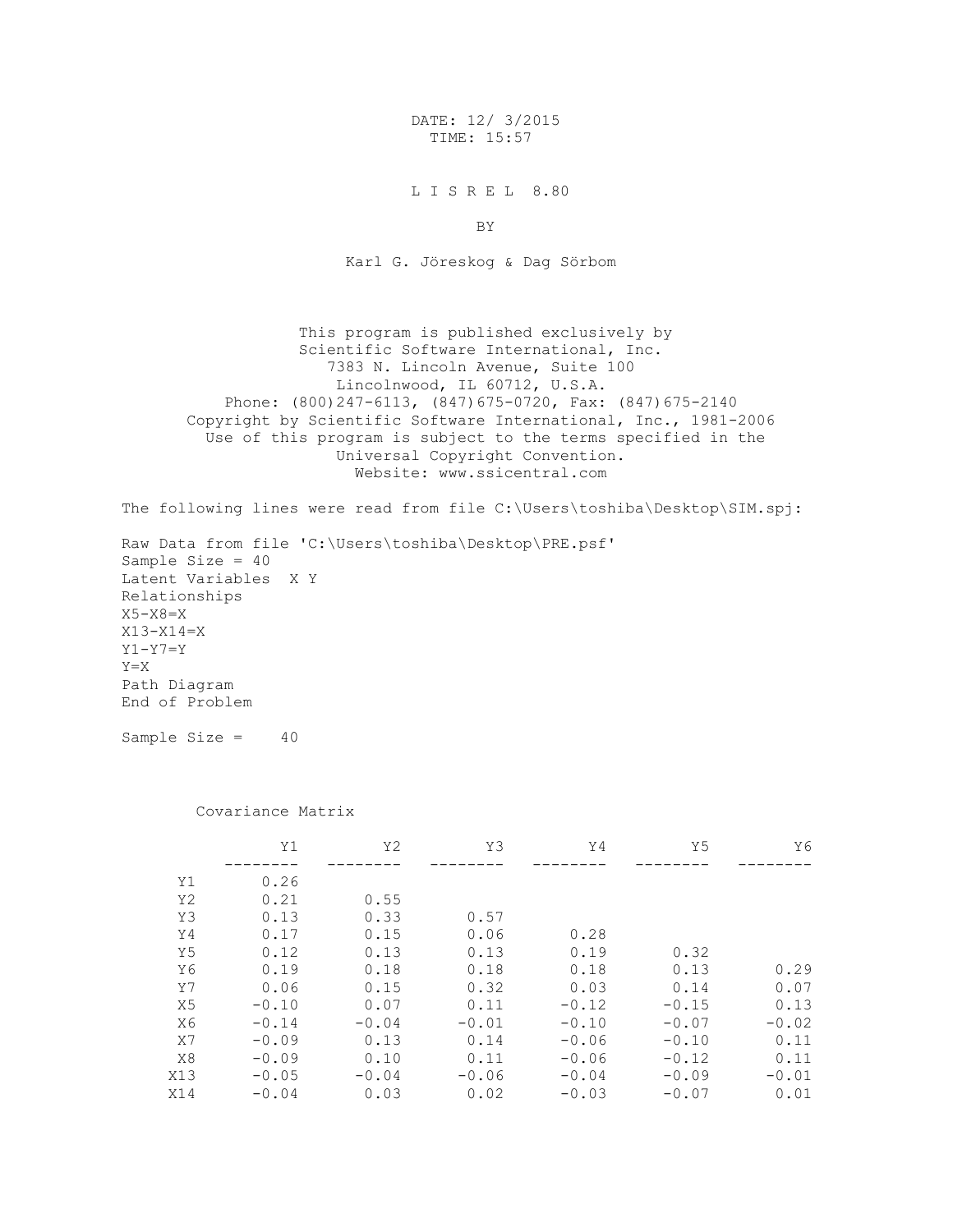## Covariance Matrix

|     | Y7      | Х5   | X6   | X7   | X8   | X13  |
|-----|---------|------|------|------|------|------|
|     |         |      |      |      |      |      |
| Y7  | 0.38    |      |      |      |      |      |
| X5  | $-0.07$ | 1.55 |      |      |      |      |
| X6  | 0.06    | 0.87 | 0.97 |      |      |      |
| X7  | $-0.01$ | 1.09 | 0.62 | 1.12 |      |      |
| X8  | $-0.05$ | 1.14 | 0.62 | 0.97 | 1.10 |      |
| X13 | $-0.04$ | 0.30 | 0.16 | 0.25 | 0.34 | 0.50 |
| X14 | $-0.06$ | 0.27 | 0.06 | 0.25 | 0.28 | 0.20 |

Covariance Matrix

 X14 -------- X14 0.30

```
Number of Iterations = 17
LISREL Estimates (Maximum Likelihood) 
       Measurement Equations
     Y1 = 0.41*Y, Errorvar. = 0.085, R^2 = 0.67 (0.028) 
                           3.09 
     Y2 = 0.46*Y, Errorvar. = 0.35 , R<sup>2</sup> = 0.37
          (0.12) (0.086) 
          3.86 4.03 
     Y3 = 0.38*Y, Errorvar. = 0.43, R^2 = 0.25(0.12) (0.10) 3.05 4.21 
     Y4 = 0.39*Y, Errorvar.= 0.12, R<sup>2</sup> = 0.56
          (0.080) (0.034) 
          4.90 3.58 
     Y5 = 0.34*Y, Errorvar. = 0.20 , R<sup>2</sup> = 0.36
          (0.090) (0.050) 
          3.76 4.06 
     Y6 = 0.44*Y, Errorvar. = 0.094, R^2 = 0.68 (0.082) (0.031) 
          5.45 3.03 
     Y7 = 0.21*Y, Errorvar. = 0.33, R<sup>2</sup> = 0.12
         (0.10) (0.077)
```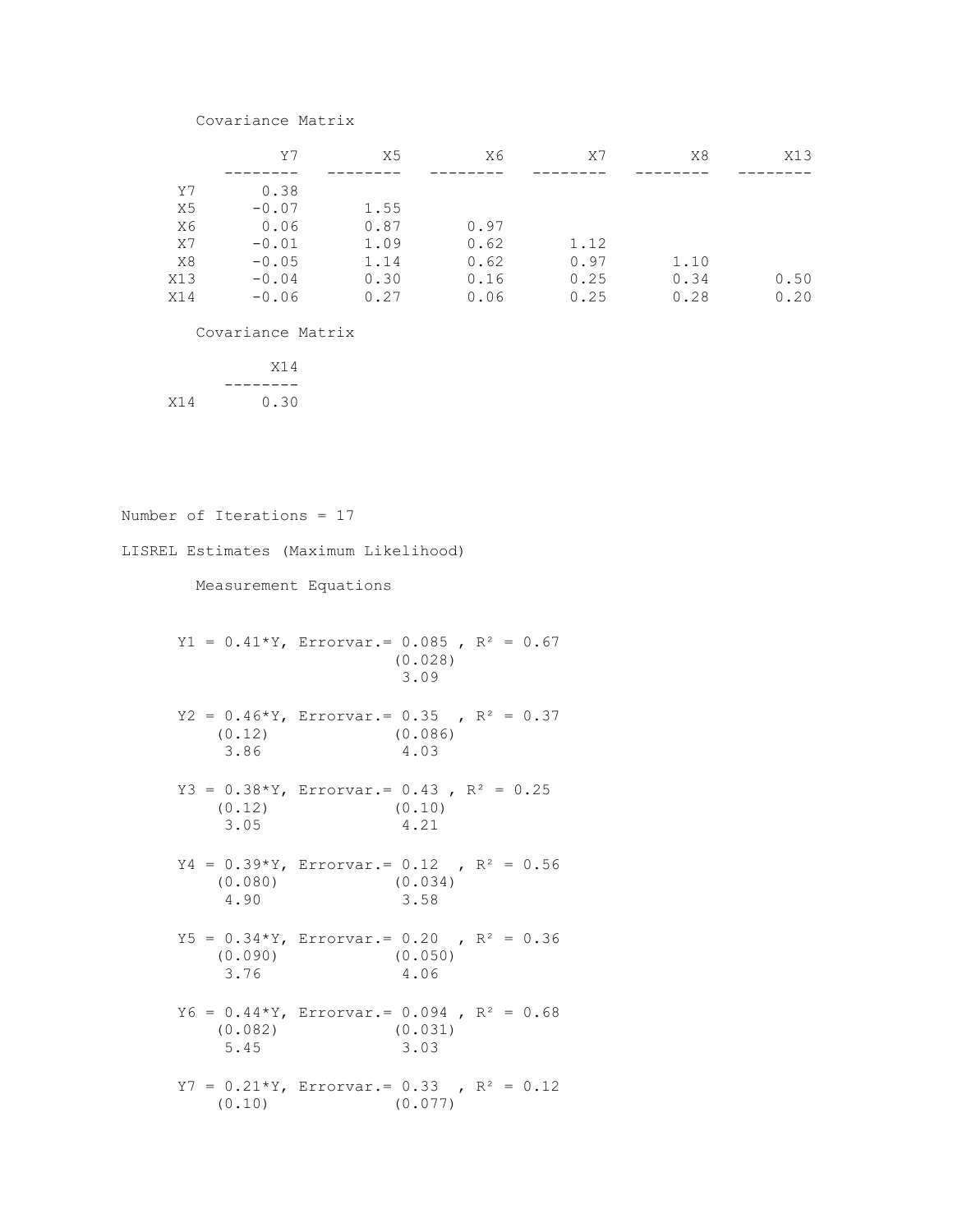2.06 4.33  $X5 = 1.14 \times X$ , Errorvar. = 0.24 , R<sup>2</sup> = 0.84 (0.15) (0.077) 7.45 3.18  $X6 = 0.65*X$ , Errorvar. = 0.55, R<sup>2</sup> = 0.44 (0.14) (0.13) 4.61 4.25  $X7 = 0.96*X$ , Errorvar. = 0.20 , R<sup>2</sup> = 0.82 (0.13) (0.059) 7.29 3.38  $X8 = 1.00*X$ , Errorvar. = 0.094, R<sup>2</sup> = 0.91 (0.13) (0.045) 8.00 2.09  $X13 = 0.31*X$ , Errorvar.= 0.41, R<sup>2</sup> = 0.19 (0.11) (0.093) 2.78 4.37  $X14 = 0.26*X$ , Errorvar.= 0.23, R<sup>2</sup> = 0.22 (0.085) (0.054) 3.07 4.36 Structural Equations  $Y = -0.035*X$ , Errorvar. = 1.00,  $R^2 = 0.0012$  (0.18) (0.34)  $-0.20$  2.94 Correlation Matrix of Independent Variables X -------- 1.00 Covariance Matrix of Latent Variables Y X -------- -------- Y 1.00 X -0.03 1.00 Goodness of Fit Statistics Degrees of Freedom = 64 Minimum Fit Function Chi-Square =  $115.16$  (P = 0.00) Normal Theory Weighted Least Squares Chi-Square = 95.95 (P = 0.0060)